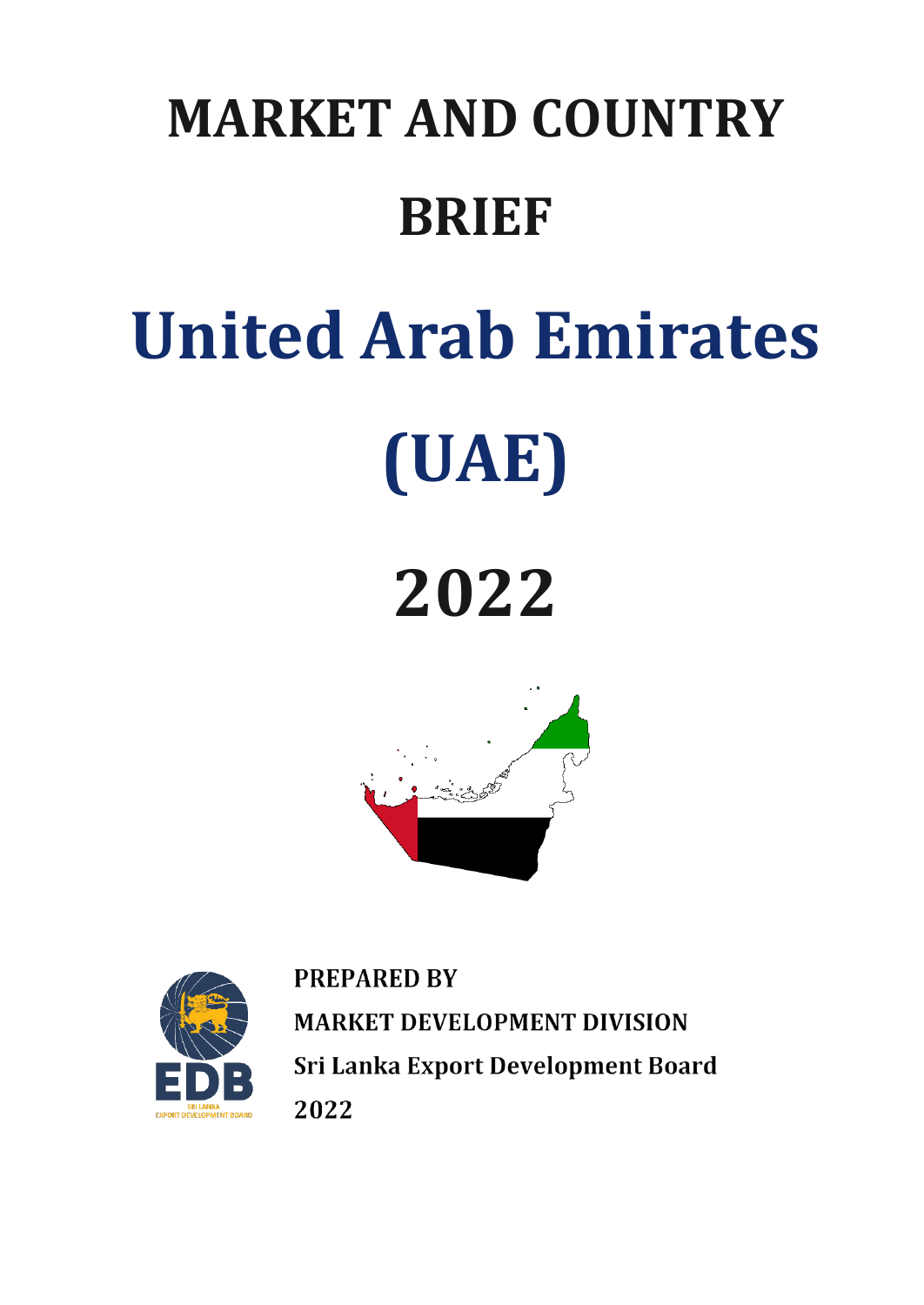#### **Contents**

| 1. INTRODUCTION TO TRADE BETWEEN SRI LANKA & UNITED ARAB EMIRATES |  |
|-------------------------------------------------------------------|--|
|                                                                   |  |
|                                                                   |  |
|                                                                   |  |
|                                                                   |  |
|                                                                   |  |
|                                                                   |  |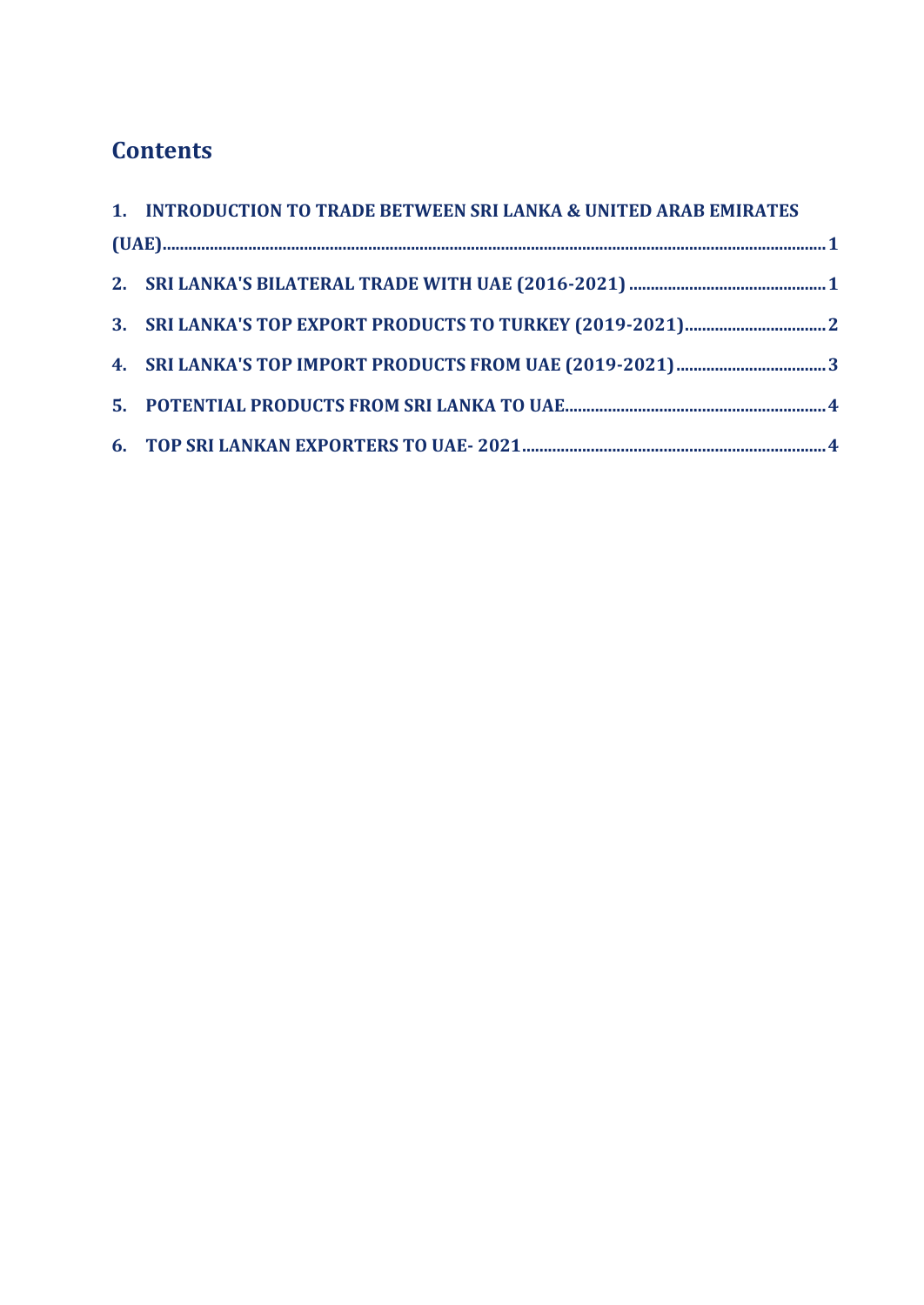#### <span id="page-2-0"></span>**1. INTRODUCTION TO TRADE BETWEEN SRI LANKA & UNITED ARAB EMIRATES (UAE)**

United Arab Emirates (UAE) is the 09th export destination for Sri Lanka. Total export value from Sri Lanka to UAE was USD 282.84 Mn in 2021 and total imports from UAE to Sri Lanka for the same period were USD 1315.6 Mn. UAE is the 03rd import origin for Sri Lanka in 2021.

Sri Lanka's exports to UAE has increased by 40.36% in 2021 when compared to the year 2020. Imports from UAE has decreased by 3.65% in 2021 when compared to the year 2020

Sri Lanka's main export products to UAE in 2021 were Tea in Bulk, Apparel, Petroleum Oil, Tea Packets, Coconut Milk Powder, Gems, Manufactured Tobacco, Products of Base Metal, Melons & Papayas, Pneumatic & Retreated Rubber Tyres & Tubes, Miscellaneous Edible Preparations, Coconut Fresh Nuts, Woven Fabrics and Cloves

Sri Lanka's main imports products from UAE in 2021 were Petroleum Oils, Other Petroleum Product, Standard Wire of Aluminium, Petroleum Gases, Edible Fish, Products of Plastics, Other Mineral Products, Diamonds, Products of Base Metal, Sugars, Sugar Confectionery & Bakery Products, Fruits and Prefabricated Buildings and Paper & Paper Products.

|      |               |        |                      | <b>Values in USD Million</b> |
|------|---------------|--------|----------------------|------------------------------|
| Year | <b>Export</b> | Import | <b>Trade Balance</b> | <b>Total trade</b>           |
| 2016 | 275           | 1,066  | 1,341                | (791)                        |
| 2017 | 274           | 1,564  | 1,838                | (1, 290)                     |
| 2018 | 290           | 1,712  | 2,002                | (1, 422)                     |
| 2019 | 275           | 1,546  | 1,821                | (1, 271)                     |
| 2020 | 189           | 869    | 1,058                | (680)                        |
| 2021 | 283           | 1,316  | 1,598                | (1, 033)                     |

#### <span id="page-2-1"></span>**2. SRI LANKA'S BILATERAL TRADE WITH UAE (2016-2021)**



**Country Report - United Arab Emirates (UAE)**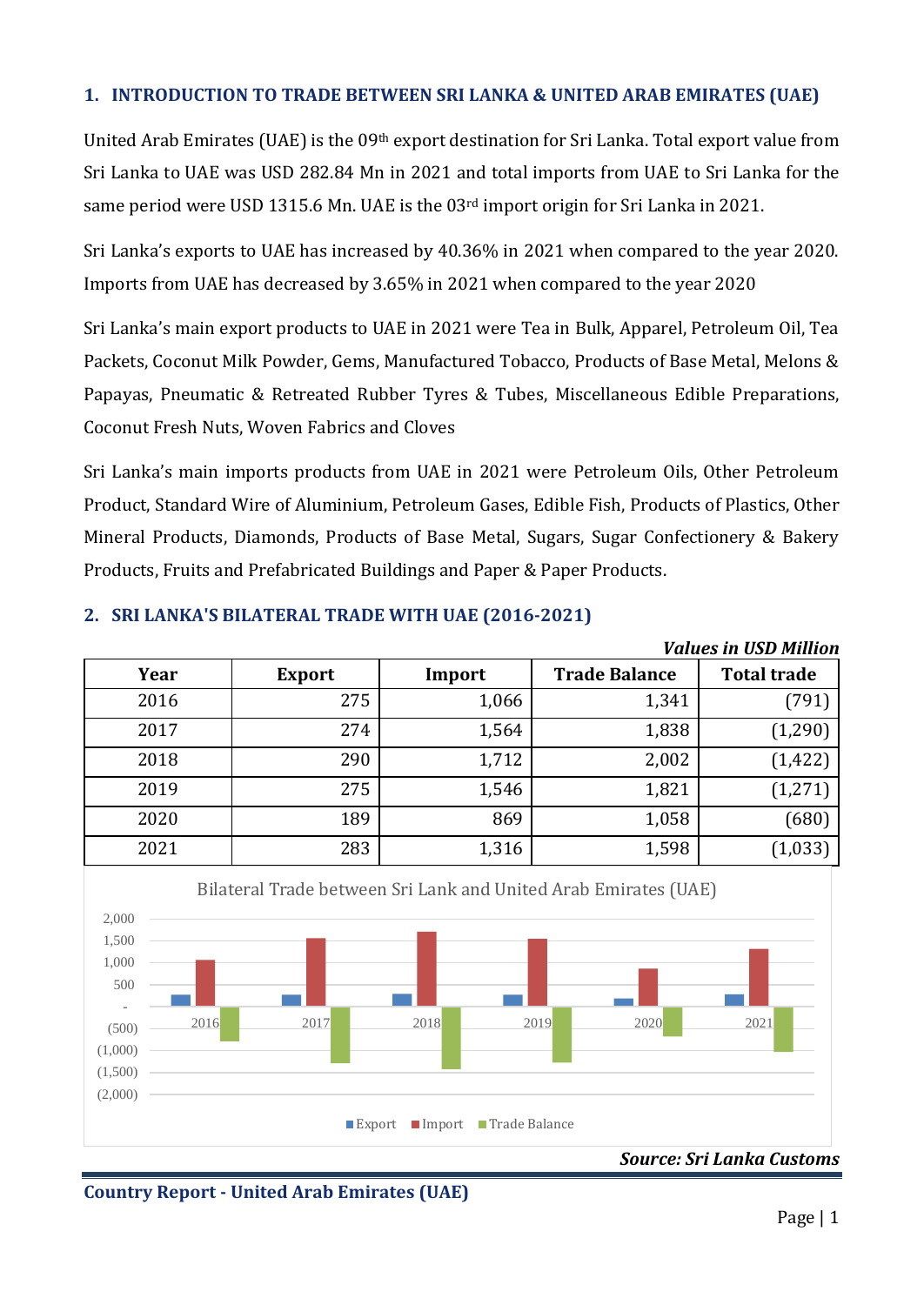#### <span id="page-3-0"></span>**3. SRI LANKA'S TOP EXPORT PRODUCTS TO TURKEY (2019-2021)**

#### *Values in USD Million*

| N <sub>o</sub> | Product                                       | 2019   | 2020  | 2021   | % Avg.<br>Growth |
|----------------|-----------------------------------------------|--------|-------|--------|------------------|
| $\mathbf{1}$   | Tea in Bulk                                   | 20.87  | 26.22 | 83.59  | 69.39            |
| $\overline{2}$ | Apparel                                       | 41.21  | 28.57 | 37.61  | $-4.57$          |
| 3              | Petroleum Oils                                | 72.07  | 33.55 | 34.3   | $-37.12$         |
| 4              | Tea Packets                                   | 16.65  | 10.71 | 16.83  | 0.53             |
| 5              | <b>Coconut Milk Powder</b>                    | 3.14   | 5.22  | 6.87   | 39.2             |
| 6              | Gems                                          | 3.48   | 0.28  | 5.81   | 25.67            |
| $\overline{7}$ | Manufactured Tobacco                          | 19.31  | 0.8   | 5.3    | $-64.64$         |
| 8              | <b>Products of Base Metal</b>                 | 4.59   | 4.48  | 5.28   | 6.93             |
| 9              | Melons & Papayas                              | 3.97   | 4.09  | 5.24   | 13.92            |
| 10             | Pneumatic & Retreated Rubber Tyres &<br>Tubes | 5.15   | 6.4   | 5      | $-1.4$           |
| 11             | Miscellaneous Edible Preparations             | 3.27   | 3.66  | 4.89   | 20.1             |
| 12             | <b>Coconut Fresh Nuts</b>                     | 3.48   | 3.04  | 4.28   | 10.28            |
| 13             | <b>Woven Fabrics</b>                          | 3.69   | 2.45  | 4.1    | 5.25             |
| 14             | Cloves                                        | 1.75   | 0.32  | 4.09   | 42.32            |
| 15             | Cocoa and Cocoa Preparations                  | 3.46   | 2.34  | 3.74   | 3.89             |
| 16             | <b>Alcoholic Beverages</b>                    | 12.16  | 7.53  | 2.98   | $-70.25$         |
| 17             | Industrial & Surgical Gloves of Rubber        | 0.55   | 2.14  | 2.59   | 77.57            |
| 18             | <b>Desiccated Coconut</b>                     | 1.78   | 1.07  | 2.54   | 17.79            |
| 19             | Manioc                                        | 2.58   | 2.61  | 2.4    | $-3.68$          |
| 20             | <b>Bananas</b>                                | 1.18   | 0.91  | 2.11   | 28.84            |
|                | <b>Other Products</b>                         | 50.61  | 42.53 | 43.29  | $-7.81$          |
|                | Total:                                        | 274.95 | 188.9 | 282.84 | 1.41             |

*Source: Sri Lanka Customs*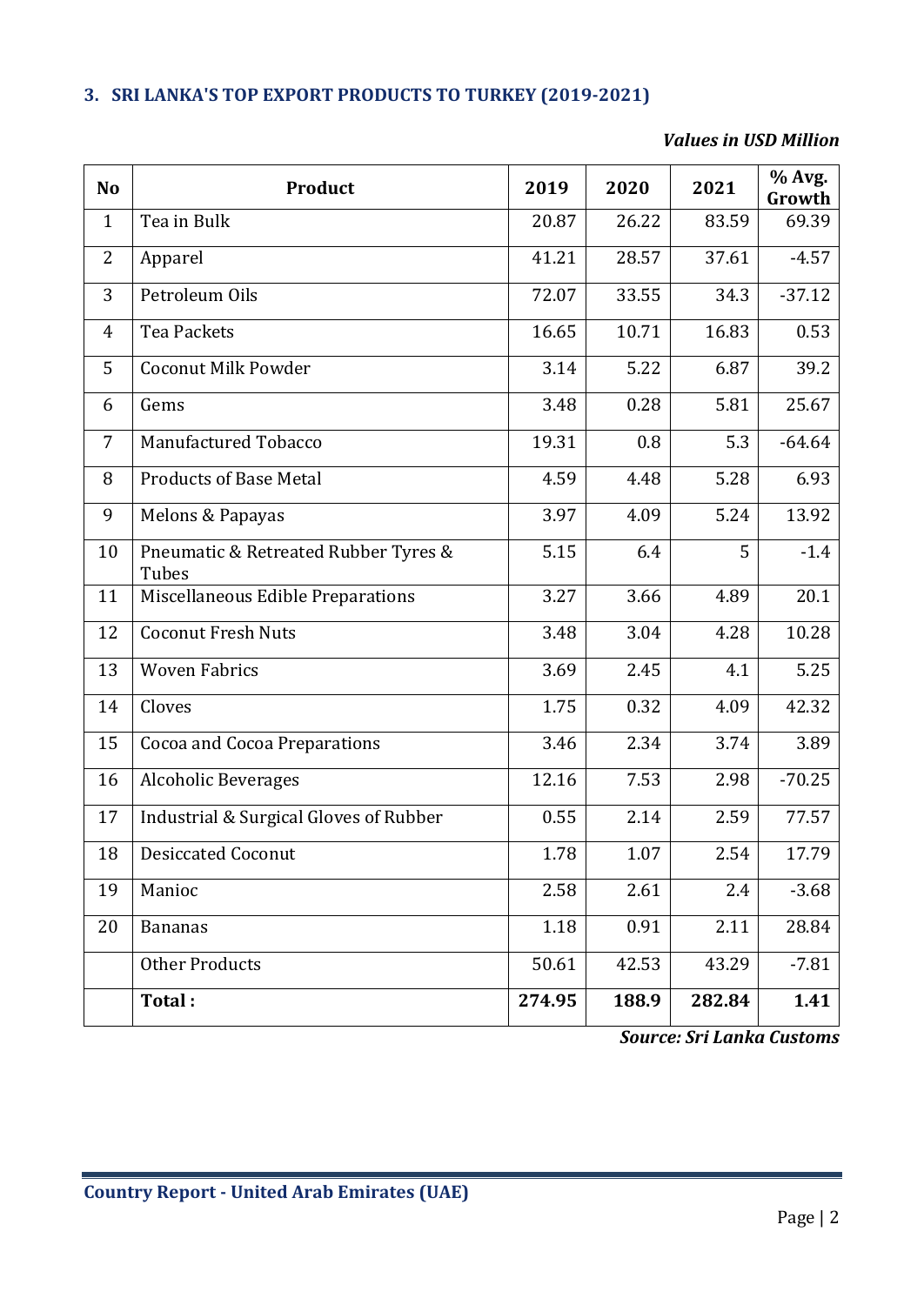#### <span id="page-4-0"></span>**4. SRI LANKA'S TOP IMPORT PRODUCTS FROM UAE (2019-2021)**

#### **V***alues in USD Million*

| N <sub>o</sub> | Product                                          | 2019     | 2020   | 2021     | % Avg.<br>Growth |
|----------------|--------------------------------------------------|----------|--------|----------|------------------|
| $\mathbf{1}$   | Petroleum Oils                                   | 1,122.84 | 535.43 | 886.19   | $-11.83$         |
| 2              | <b>Other Petroleum Products</b>                  | 45.81    | 17.09  | 79.08    | 27.3             |
| 3              | <b>Standard Wire of Aluminium</b>                | 52.18    | 44.26  | 74.82    | 18.02            |
| $\overline{4}$ | Petroleum Gases                                  | 20.02    | 24.89  | 38.32    | 32.47            |
| 5              | <b>Edible Fish</b>                               | 26.06    | 41.91  | 36.27    | 16.52            |
| 6              | <b>Products of Plastics</b>                      | 30.22    | 23.72  | 36.18    | 9                |
| 7              | <b>Other Mineral Products</b>                    | 96.22    | 41.33  | 34.85    | $-50.78$         |
| 8              | Diamonds                                         | 1.77     | 14.42  | 22.95    | 128.23           |
| 9              | <b>Products of Base Metal</b>                    | 30.81    | 22.65  | 20.23    | $-21.03$         |
| 10             | Sugars, Sugar Confectionery & Bakery<br>Products | 1.83     | 21.81  | 15.23    | 105.9            |
| 11             | Fruits                                           | 8.37     | 7.34   | 8.17     | $-1.18$          |
| 12             | <b>Prefabricated Buildings</b>                   | 6.84     | 7.41   | 8.02     | 7.94             |
| 13             | Paper & Paper Products nes                       | 8.02     | 4.98   | 5.95     | $-14.94$         |
| 14             | Electrical & Electronic Products                 | 6.33     | 4.79   | 5.03     | $-11.5$          |
| 15             | Fertilizers                                      | 37.85    | 14.07  | 3.07     | $-125.67$        |
| 16             | Paints, Varnishes and Dyeing Extracts            | 2.81     | 2.14   | 3.05     | 4.18             |
| 17             | <b>Woven Fabrics</b>                             | 1.68     | 1.8    | 2.88     | 27.05            |
| 18             | Synthetic Rubber                                 | 0.37     | 0.33   | 2.35     | 92.72            |
| 19             | <b>Automatic Data Processing Machines</b>        | 0.33     | 0.85   | 2.34     | 97.97            |
| 20             | Organic Chemicals                                | 0.46     | 0.65   | 1.78     | 67.27            |
|                | <b>Other Products</b>                            | 44.94    | 37.15  | 28.87    | $-22.13$         |
|                | Total:                                           | 1,545.75 | 869.01 | 1,315.62 | $-8.06$          |

*Source: Sri Lanka Customs*